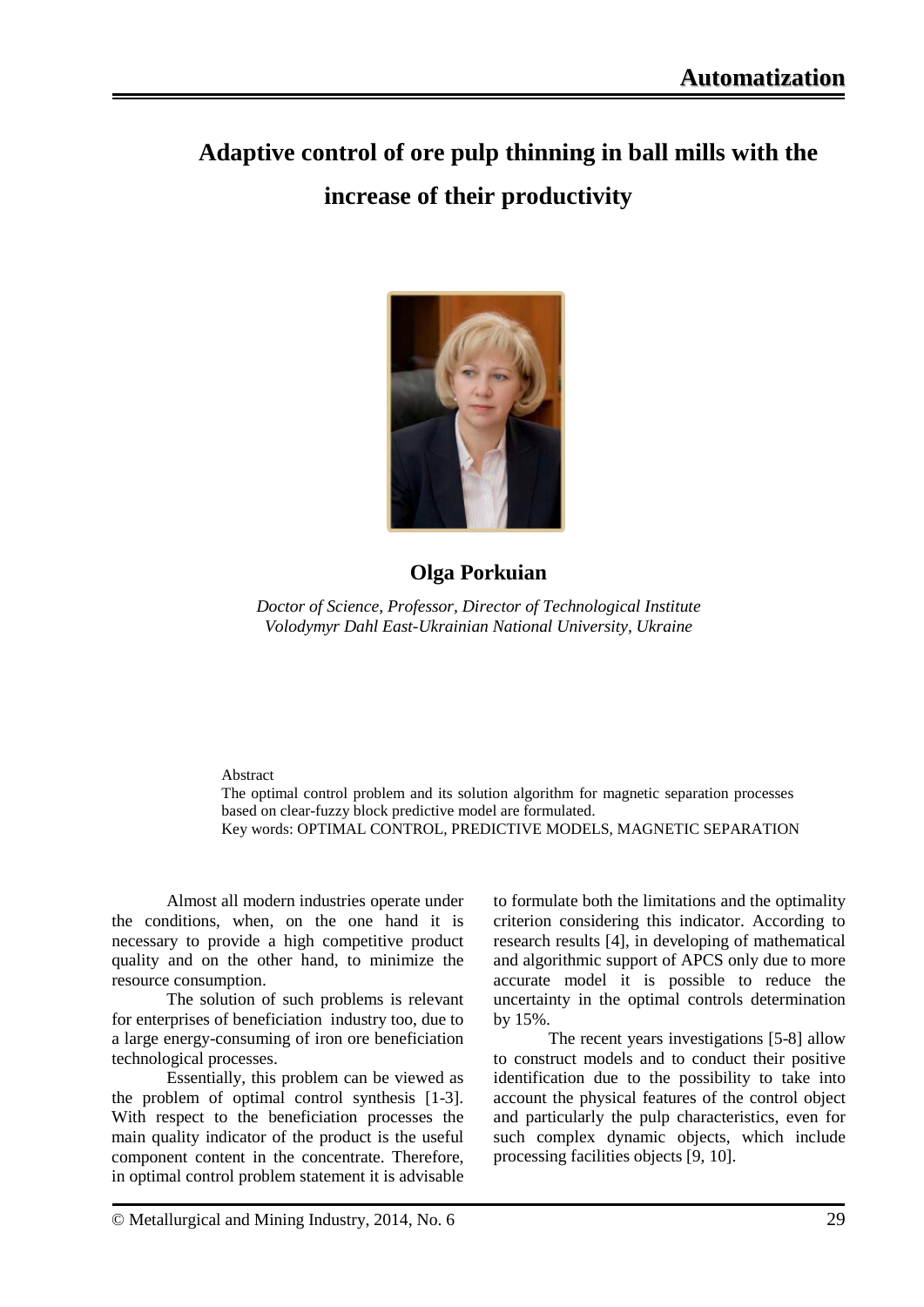In this case, the methods based on predictive models demonstrate the best control performance [11, 12].

The predictive control algorithms are described in many studies, but their basis is the predictive control theory with a model [13, 14]. This approach allows to use the different types of models in the control circuit, making possible to use the fuzzy or the hybrid (fuzzy-clear) models for this purpose. In [15] the Hammerstein hybrid model as a predictive model for the iron ore magnetic separation process control is proposed.

The similar models were considered in [16] as applied to the control of a simpler technological objects and showed a good result.

The aim of this paper was the optimal control system development of the first stage of the iron ore magnetic separation based on a hybrid

$$
J(\overline{x}_i, \overline{u}_i, T_p, T_c) = \sum_{i=t}^{t+T_c} ((\overline{x}_i - r_x)R(\overline{x}_i - r_x) + (\overline{u}_i - r_u)Q(\overline{u}_i - r_u)) \rightarrow \min, \qquad (1)
$$

where  $r_x$  and  $r_u$  – is the parameters specifying the object movement on the prediction horizon,  $T_p$ ; *R* and *Q* – is the symmetric positive definite weighting matrices;

 $T_c \leq T_p$  – is the control horizon;  $\overline{X}_t$  - state vector.

Such object can be approximated by Hammerstein model, ie, a set of series-connected blocks nonlinear static and linear dynamic [17, 18]. In this case, the non-linear block is represented by fuzzy Takagi - Sugeno knowledge base [19, 20]:

if *u<sub>1</sub>* is  $A_{1,i} (u_1)$  and ... and  $u_{n_u}$  is  $A_{n_u,i_{n_u}} (u_{n_u})$ , then  $V_h = d_{i_1,...i_m}^h$ , (2)

where  $i_j$   $u_{j,i_j-1}$  $_{i_{i}}(u_{j}) = \frac{u_{j} - u_{j,i_{j}-1}}{u_{j,i_{j}-1}}$ − − −  $=\frac{u_j - u_j}{u_j - u_j}$ *j j j*  $a_{j,i_j} - a_{j,i_j}$ *j j i*  $a_{i,j}$ <sup>(*a*</sup><sub>*j*</sub>) –  $a_{i,j}$  – *a*  $A_{i,j}(u_i) = \frac{u_j - a_{j,i_j-1}}{u_j}, \quad a_{j,i_j-1} \le u_j \le a_{j,i_j},$ 

 $A_{j,i_j}(u_j)$  - is the *i<sub>j</sub>*-th prior fuzzy set for the *j*-th

$$
\overline{y}(k+1) = \sum_{i=1}^{n_a} A_i \,\overline{y}(k-i+1) + \sum_{j=1}^{N_R} \sum_{i=1}^{n_b} B_i d_j \beta_j (\overline{u}(k-i-n_d+1))
$$
\n(4)

The model obtained in contains parameters  $A_i$  and  $B_i$ , characterizing the linear unit, and a parameter *dj*, characterizing the fuzzy block.

To identify the parameters the iterative procedure is proposed [15]. An algorithm considering the need to identify two blocks of the hybrid model (the block (2) and (4)) and imposed constraints is proposed.

The determination of the optimal control actions is carried out according to the following

Hammerstein model. The first stage of magnetic separation is considered as a control object with *n* inputs and *m* outputs: a vector of input variables  $\overline{u} = [u_1, ..., u_n]^T$ , a vector of output variables  $\bar{y} = [y_1, ..., y_m]^T$ . In this case, *n*=2, *m*=3. The control variables: the ore flow rate to the mill  $u_1=Q_1$  and the water flow rate to classifier  $u_2=Q_2$ . The output variables: the performance on the intermediate product  $y_1 = Q_{int}$ , the iron content in the middling product  $y_2 = \beta_{\text{middle}}$  and the iron losses in the magnetic separator tailings  $y_3 = \beta_{tail}$ . The optimization was performed under the constraints of  $\beta_{tail} \leq \beta_{tail}$ ,  $\rho_{pr} \geq \beta_{pr.opt}$ .

As an optimization criterion the quadratic functional was considered:

input;  $d_{i_1,...i_m}^h$  -is the consequence of rule,  $M_j$  – is the number of fuzzy sets in the area of *j*-th input,  $\beta_{i,\dots,i\dots}$ - is the weighting coefficients characterizing the validity of fuzzy rules. A dynamic block is approximated by difference equations:

$$
\overline{y}(k+1) = \sum_{i=1}^{n_a} A_i \overline{y}(k-i+1) + \sum_{i=1}^{n_b} B_i f(\overline{u}(k-i-n_d+1))
$$
\n(3)

where 
$$
\overline{y}(k), ..., \overline{y}(k-n_a+1)
$$
 and   
  $-(k-1)(n_a+1)$ 

 $\overline{u}(k - n_d), \dots, \overline{u}(k - n_b - n_d + 1)$  are the inputs and outputs on the respective steps.Considering (2) eq.(3) takes the form:

$$
\sum_{j=1}^{n} A_i y (k - i + 1) + \sum_{j=1}^{n} \sum_{i=1}^{n} B_i a_j \beta_j (u (k - i - n_d + 1))
$$
\n(4)

\nthis way (4) principles. The prediction of the control object

\nthe prediction between *T*, is calculated.

behavior on the prediction horizon *Тpr* is calculated by model (4). The resulting prediction is compared with the desired values of the system state vector and the value of  $(\bar{x} - r_x)$  is determined. The optimal control actions are determined from (1).

#### **Conclusions**

The proposed identification algorithms based on Hammerstein hybrid models allow to avoid nonlinear optimization and simplify the calculation. The industrial tests of developed